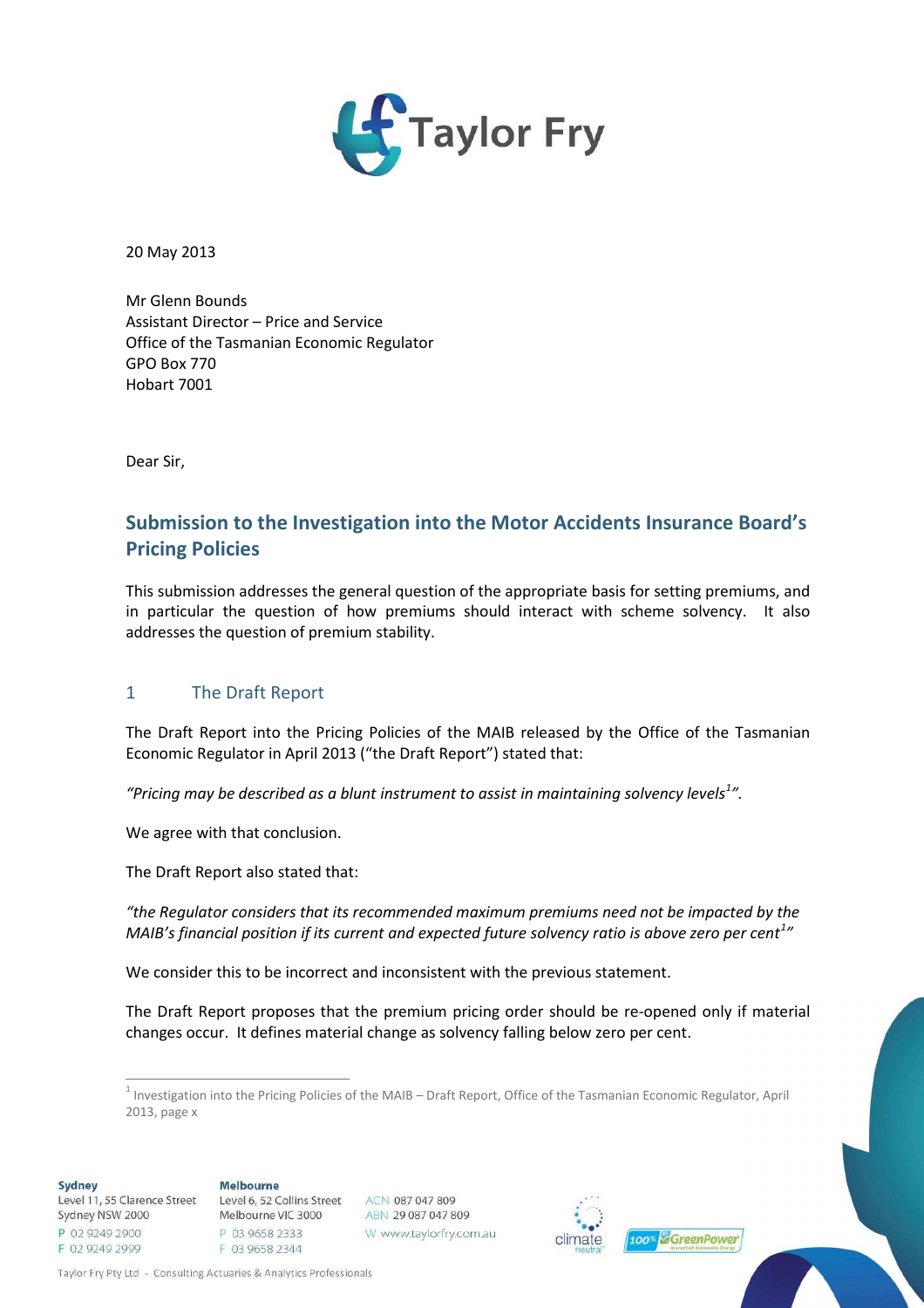## 2 Actuarial Views on Premium Setting

### 2.1 Accident Compensation history

The history of accident compensation schemes in Australia is littered with examples of schemes which have unintentionally allowed their solvency levels (also referred to as funding ratios) to decline to a stage where they have experienced unpleasant and unforeseen consequences.

In some cases, premiums were set below the cost of claims plus expenses (break-even premium) during a period of apparently strong solvency. This led to reduced solvency, but it proved difficult to achieve a smooth transition to the target solvency position or to increase premiums once solvency reached its target level. In some cases there was a massive over-shooting and solvency declined to a stage where benefits needed to be reduced, or specific funding levies were added to premiums to return the scheme's solvency position to its target. Several of those schemes took many years to regain their target solvency level, and some have still not done so.

In all cases, the ramifications were politically significant and the rectification of the unsatisfactory solvency position was very difficult. It is definitely not a situation that Tasmanian motorists or the MAIB would want to be placed in.

#### 2.2 Use of Surpluses to Subsidise Premiums

There is an obvious question of how a surplus in any insurance operation should be used, and whether it should ever be used to subsidise premiums.

In some situations, the use of surplus to subsidise premiums is sensible and actuaries have no concerns about it. The requirements for successfully doing it are that:

- 1. the subsidy needs to be gradually tapered off, so that the necessary premium increase (once the surplus has been used) is small (i.e. avoid overshooting); and
- 2. there are no impediments to subsequent premium increases.

In the case of accident compensation schemes, the first requirement is not met because surpluses are volatile (due to fluctuations in assets and liabilities) so that it is often not possible to reduce the subsidy gradually. This has been the experience of several accident compensation schemes in Australia.

The second requirement is not met because the premium payers generally do not understand when premiums have been subsidized and do not recognize the need for premium increases – this in turn leads to political interference in the premium process, which has also been observed during the history of accident compensation in Australia.

#### 2.3 Equity

The final observation regarding the use of surplus is that past generations of motorists, together with strong investment results, have produced the current strong financial position of the MAIB. If the NIIS is implemented or the hospital bed-day costs increase during the pricing period, they are expected to cause a significant increase in break-even premiums. They would not however, meet the Draft Report's criteria for re-opening the premiums order. In that case, premiums would be below break-even levels and premiums would need to be subsidised by using surplus.

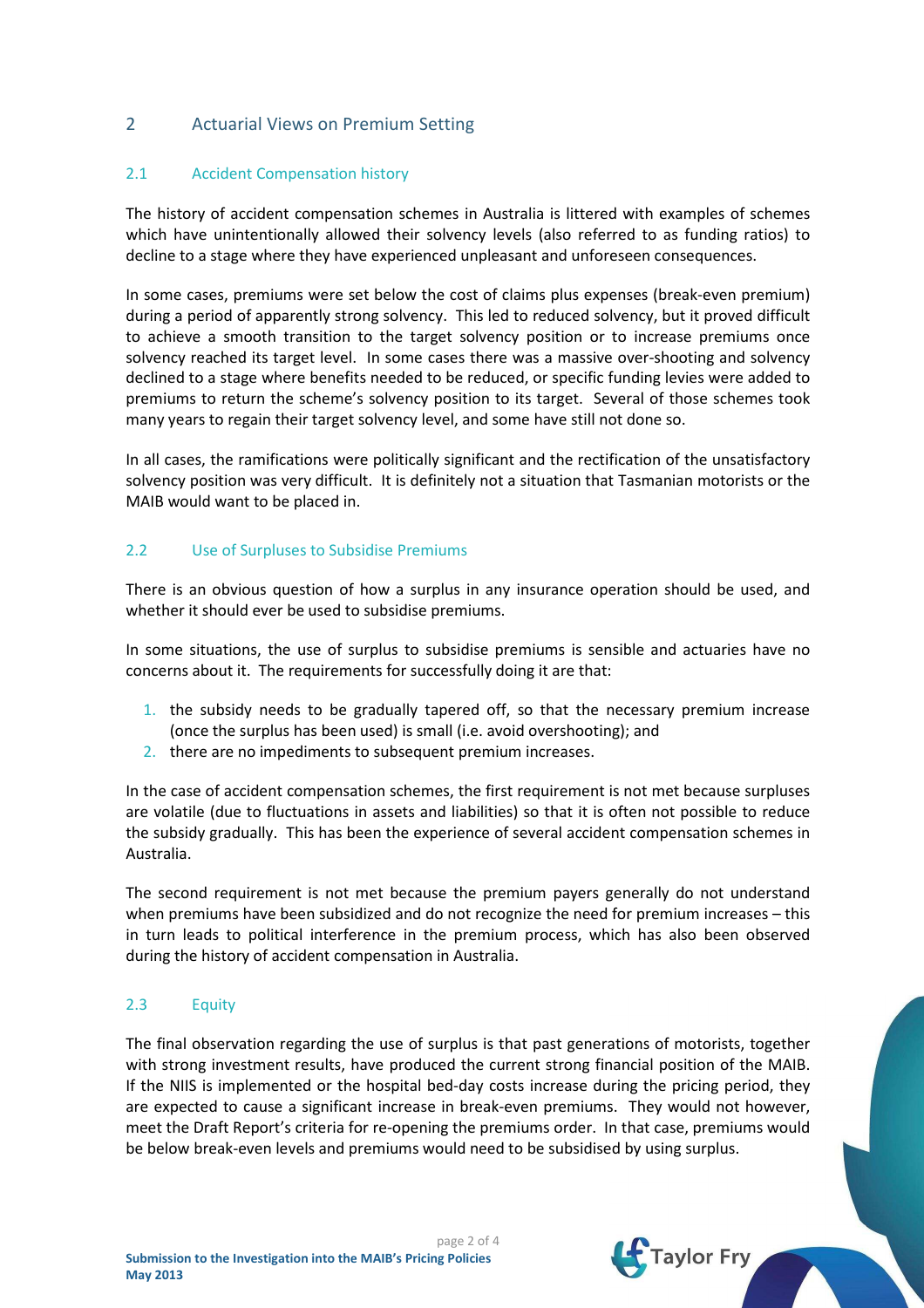The Draft Report's recommendation would effectively lead to future generations being subsidised by past generations, which is not equitable. Equity indicates that future generations of motorists should aim to maintain the scheme's solvency position.

## 2.4 Consequences for Premium Setting

The consequences of the above considerations are that for accident compensation schemes in Australia, premiums should normally be set equal to the cost of claims plus expenses, together with an appropriate profit margin. For the reasons above, the solvency of the scheme should not be the main consideration for premium setting. Historical precedents indicate that it is dangerous to reduce premiums below this level without very careful consideration of the consequences. This is expected to occur if the NIIS is implemented or the hospital bed-day costs increase during the pricing period, but the premiums order is not re-opened. The Draft Report's recommendation does not contain any analysis of the consequences of allowing premiums to remain below breakeven until solvency reaches zero per cent.

In summary, we consider that the primary focus of premium setting should be the break-even premium plus profit margin, not the scheme's solvency.

#### 2.5 Conclusion

For these reasons, we do not consider that the Draft report's recommendation (that maximum premiums need not be impacted by the MAIB's financial position if its current and expected future solvency ratio is above zero per cent) is appropriate for an accident compensation scheme in a strong solvency position, as the MAIB scheme currently is.

Instead, we consider that the premium should be maintained at a level that covers the break-even premium plus profit margin, with some variations to meet the secondary objective of premium stability, which we consider in the following Section.

#### 3 Premium Stability

The Draft Report does not contain any discussion of the trade-off between the proposed reduction followed by future increases and the premium stability that the MAIB has achieved over the last ten years. Motorists in Tasmania have received real reductions in premiums over the past decade, as MAIB premiums have increased by [2](#page-2-0)9% less than AWOTE<sup>2</sup>. They have also experienced stable premiums over that period, with premiums increasing only three times during that ten year period.

Experience of other accident compensation schemes has been that premium stability is valued by premium payers, and the proposals in the Draft Report will introduce relative premium instability, without analysis of the costs and benefits of doing so.



<span id="page-2-0"></span><sup>&</sup>lt;sup>2</sup> Investigation into the Pricing Policies of the MAIB – Draft Report, Office of the Tasmanian Economic Regulator, April 2013, Table 5.3